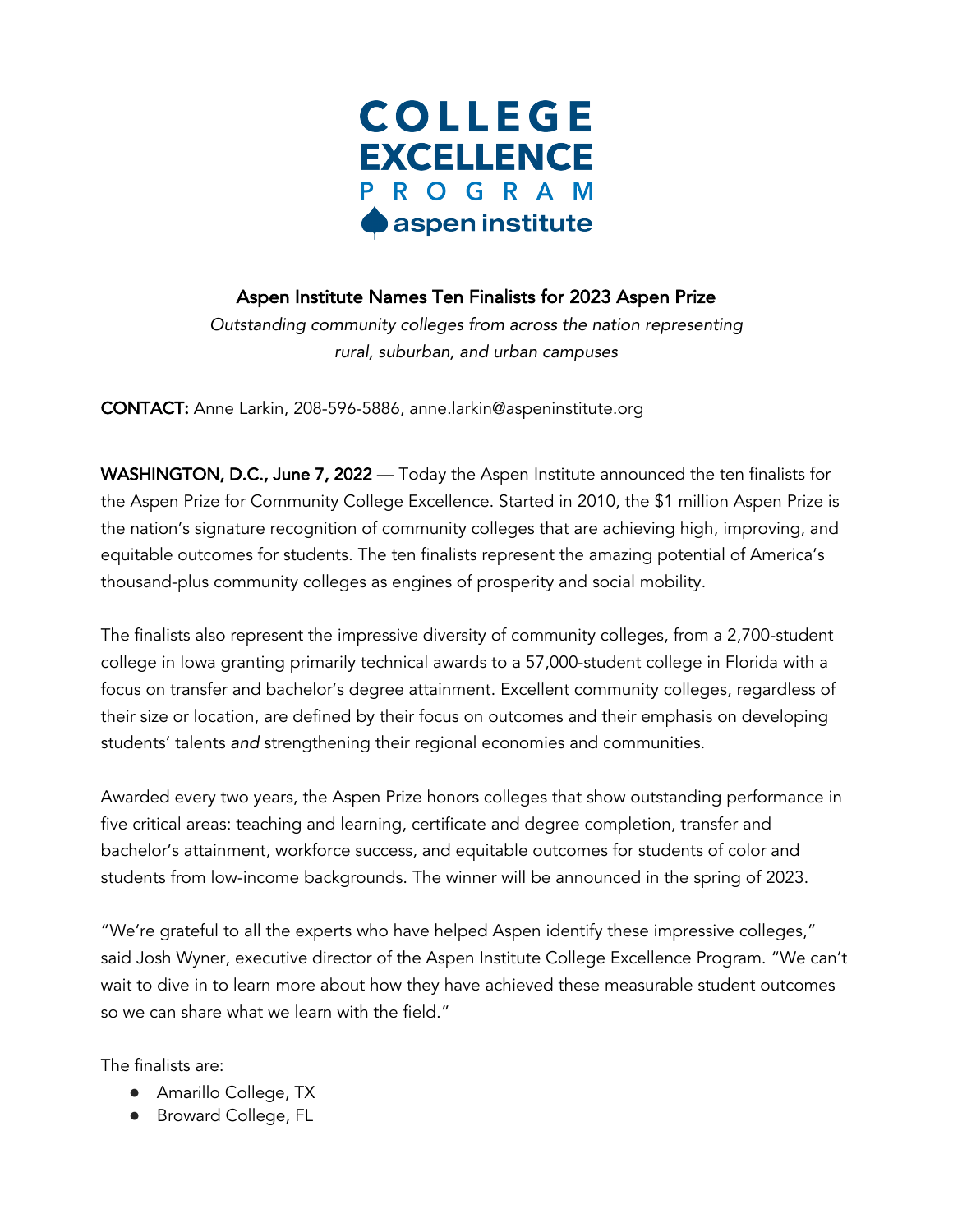- Hostos Community College (CUNY), NY
- Imperial Valley College, CA
- Kingsborough Community College (CUNY), NY
- Moorpark College. CA
- Northwest Iowa Community College, IA
- San Jacinto College, TX
- South Puget Sound Community College, WA
- Southwest Wisconsin Technical College, WI

The Aspen Prize selection process began in October 2021, when the Aspen Institute worked with an expert data panel to craft a formula to assess student outcomes at nearly 1,000 community colleges in key areas such as retention, completion, transfer, and equity. Based on those data, we invited 150 top community colleges to apply, and received 109 applications. A selection committee of 16 higher education experts reviewed applications, including extensive data and narratives on student success strategies. From the 25 highest ranking colleges, announced as semifinalists in April, the committee met in May to choose the 10 Aspen Prize finalists.

Next steps include:

- **Fall 2022:** Additional data gathered on student outcomes, including in employment after college; multi-day site visits to each of the 10 finalists to gather insights about effective practices
- Winter of 2023: A distinguished jury decides the Aspen Prize winner, based on quantitative data and qualitative information from each of the 10 finalists.
- Late spring 2023: Announcement of the Aspen Prize winner

## # # #

The Aspen Prize is generously funded by Ascendium, the Joyce Foundation, JPMorgan, and the Kresge Foundation. Previous winners are:

- 2021: San Antonio College (TX)
- 2019: Indian River State College (FL) and Miami Dade College (FL)
- 2017: Lake Area Technical Institute (SD)
- 2015: Santa Fe College (FL)
- 2013: Santa Barbara City College (CA) and Walla Walla Community College (WA)
- 2011: Valencia College (FL)

The Aspen Institute College Excellence Program aims to advance higher education practices, policies, and leadership that significantly improve student outcomes, especially for the growing population of low-income students and students of color on American campuses. For more